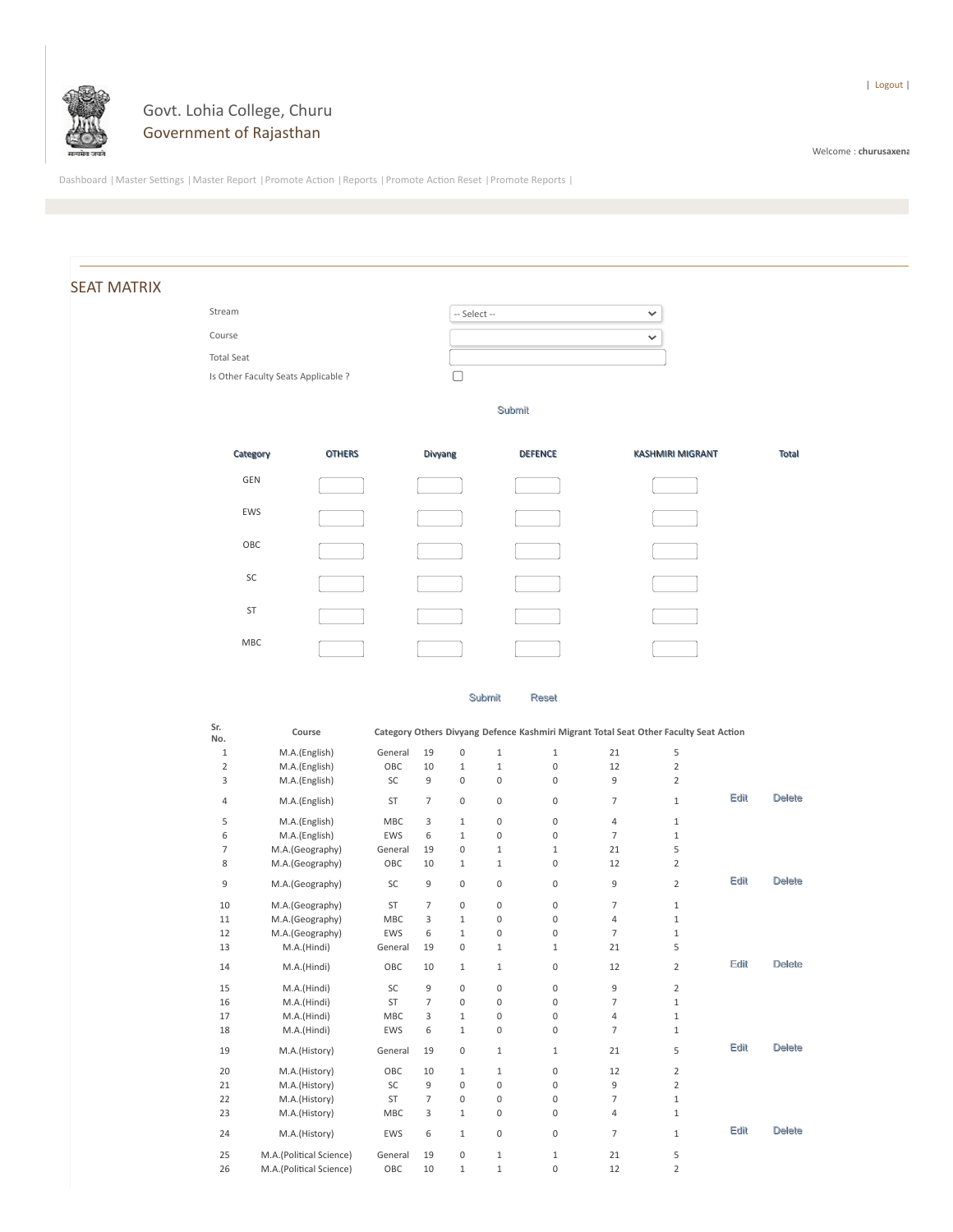| 27       | M.A.(Political Science)             | SC       | 9              | 0            | 0            | 0            | 9              | 2              |      |               |
|----------|-------------------------------------|----------|----------------|--------------|--------------|--------------|----------------|----------------|------|---------------|
| 28       | M.A.(Political Science)             | ST       | 7              | 0            | 0            | 0            | 7              | $1\,$          |      |               |
|          |                                     |          |                |              |              |              |                |                |      |               |
| 29       | M.A.(Political Science)             | MBC      | 3              | 1            | 0            | 0            | 4              | $1\,$          | Edit | <b>Delete</b> |
|          |                                     |          |                |              |              |              |                |                |      |               |
| 30       | M.A.(Political Science)             | EWS      | 6              | 1            | 0            | 0            | 7              | $1\,$          |      |               |
| 31       | M.A.(Sanskrit)                      | General  | 19             | 0            | $\mathbf{1}$ | 1            | 21             | 5              |      |               |
| 32       | M.A.(Sanskrit)                      | OBC      | 10             | 1            | $1\,$        | 0            | 12             | $\overline{2}$ |      |               |
| 33       | M.A.(Sanskrit)                      | SC       | 9              | 0            | 0            | 0            | 9              | 2              |      |               |
| 34       | M.A.(Sanskrit)                      | ST       | 7              | 0            | 0            | 0            | 7              | $1\,$          | Edit | <b>Delete</b> |
|          |                                     |          |                |              |              |              |                |                |      |               |
| 35       | M.A.(Sanskrit)                      | MBC      | 3              | 1            | 0            | 0            | 4              | $1\,$          |      |               |
| 36       | M.A.(Sanskrit)                      | EWS      | 6              | $\mathbf{1}$ | 0            | 0            | 7              | $1\,$          |      |               |
| 37       | M.A.(Urdu)                          | General  | 19             | 0            | $\mathbf{1}$ | 1            | 21             | 5              |      |               |
| 38       | M.A.(Urdu)                          | OBC      | 10             | 1            | $1\,$        | 0            | 12             | $\overline{2}$ |      |               |
|          |                                     |          |                |              |              |              |                |                |      |               |
| 39       | M.A.(Urdu)                          | SC       | 9              | 0            | 0            | 0            | 9              | $\overline{2}$ | Edit | <b>Delete</b> |
|          |                                     |          |                |              |              |              |                |                |      |               |
| 40       | M.A.(Urdu)                          | ST       | 7              | 0            | 0            | 0            | 7              | $1\,$          |      |               |
| 41       | M.A.(Urdu)                          | MBC      | 3              | $\mathbf{1}$ | 0            | 0            | 4              | $1\,$          |      |               |
| 42       | M.A.(Urdu)                          | EWS      | 6              | 1            | 0            | 0            | 7              | $1\,$          |      |               |
| 43       | $M.$ Com. $(A.B.S.T)$               | General  | 19             | 0            | $\mathbf{1}$ | 1            | 21             | 5              |      |               |
| 44       |                                     | OBC      |                |              | $\mathbf{1}$ | 0            | 12             | 2              | Edit | <b>Delete</b> |
|          | M.Com.(A.B.S.T)                     |          | 10             | 1            |              |              |                |                |      |               |
| 45       | M.Com.(A.B.S.T)                     | SC       | 9              | 0            | 0            | 0            | 9              | 2              |      |               |
| 46       | M.Com.(A.B.S.T)                     | ST       | 7              | 0            | 0            | 0            | 7              | $\,1\,$        |      |               |
| 47       | M.Com.(A.B.S.T)                     | MBC      | 3              | 1            | 0            | 0            | 4              | $1\,$          |      |               |
|          |                                     |          | 6              |              | 0            | 0            | 7              | $1\,$          |      |               |
| 48       | M.Com.(A.B.S.T)                     | EWS      |                | 1            |              |              |                |                |      |               |
| 49       | M.Com.(Business Management) General |          | 19             | 0            | 1            | 1            | 21             | 5              | Edit | <b>Delete</b> |
|          |                                     |          |                |              |              |              |                |                |      |               |
| 50       | M.Com.(Business Management)         | OBC      | 10             | 1            | $1\,$        | 0            | 12             | 2              |      |               |
| 51       | M.Com.(Business Management)         | SC       | 9              | 0            | 0            | 0            | 9              | $\overline{2}$ |      |               |
| 52       | M.Com.(Business Management)         | ST       | 7              | 0            | 0            | 0            | 7              | $1\,$          |      |               |
| 53       | M.Com.(Business Management)         | MBC      | 3              | 1            | 0            | 0            | 4              | $1\,$          |      |               |
|          |                                     |          |                |              |              |              |                |                | Edit | <b>Delete</b> |
| 54       | M.Com.(Business Management)         | EWS      | 6              | 1            | 0            | 0            | 7              | $1\,$          |      |               |
| 55       | $M.$ Com. $(E.A.F.M.)$              | General  | 19             | 0            | $\mathbf{1}$ | $\mathbf{1}$ | 21             | 5              |      |               |
| 56       | $M.$ Com. $(E.A.F.M.)$              | OBC      | 10             | 1            | $\mathbf{1}$ | 0            | 12             | $\overline{2}$ |      |               |
|          |                                     |          |                |              |              |              |                |                |      |               |
| 57       | $M.$ Com. $(E.A.F.M.)$              | SC       | 9              | 0            | 0            | 0            | 9              | $\overline{2}$ |      |               |
| 58       | $M.$ Com. $(E.A.F.M.)$              | ST       | 7              | 0            | 0            | 0            | 7              | 1              |      |               |
| 59       | $M.$ Com. $(E.A.F.M.)$              | MBC      | 3              | 1            | 0            | 0            | 4              | $1\,$          | Edit | <b>Delete</b> |
|          |                                     |          |                |              |              |              |                |                |      |               |
| 60       | M.Com.(E.A.F.M.)                    | EWS      | 6              | 1            | 0            | 0            | 7              | $1\,$          |      |               |
| 61       | M.Sc.(Botany)                       | General  | 10             | 0            | $\mathbf{1}$ | 0            | 11             | 0              |      |               |
| 62       | M.Sc.(Botany)                       | OBC      | 5              | 1            | 0            | 0            | 6              | 0              |      |               |
| 63       | M.Sc.(Botany)                       | SC       | 5              | 0            | 0            | 0            | 5              | 0              |      |               |
|          |                                     |          |                |              |              |              |                |                |      |               |
| 64       | M.Sc.(Botany)                       | ST       | 3              | 0            | 0            | 0            | 3              | 0              | Edit | <b>Delete</b> |
| 65       | M.Sc.(Botany)                       | MBC      |                | 1            | 0            | 0            | 2              | 0              |      |               |
|          |                                     |          | 1              |              |              |              |                |                |      |               |
| 66       | M.Sc.(Botany)                       | EWS      | 3              | 0            | 0            | 0            | 3              | 0              |      |               |
| 67       | M.Sc.(Botany)SFS                    | General  | 3              | 0            | 0            | 0            | 3              | 0              |      |               |
| 68       | M.Sc.(Botany)SFS                    | OBC      | 2              | 0            | 0            | 0            | 2              | 0              |      |               |
| 69       | M.Sc.(Botany)SFS                    | SC       | $\mathbf 1$    | 0            | 0            | $\mathsf 0$  | $1\,$          | 0              | Edit | <b>Delete</b> |
|          |                                     |          |                |              |              |              |                |                |      |               |
| 70       | M.Sc.(Botany)SFS                    | ST       | $\mathbf 1$    | 0            | $\mathbf 0$  | 0            | $1\,$          | 0              |      |               |
| 71       | M.Sc.(Botany)SFS                    | MBC      | 0              | $\mathbf{1}$ | $\mathbf 0$  | 0            | $\mathbf{1}$   | 0              |      |               |
| 72       | M.Sc.(Botany)SFS                    | EWS      | $\overline{2}$ | 0            | $\mathsf 0$  | 0            | $\overline{2}$ | 0              |      |               |
| 73       | M.Sc.(Chemistry)                    | General  | 10             | 0            | 1            | 0            | 11             | 0              |      |               |
|          |                                     |          |                |              |              |              |                |                |      |               |
| 74       | M.Sc.(Chemistry)                    | OBC      | 5              | $\mathbf{1}$ | $\mathbf 0$  | $\mathsf 0$  | 6              | 0              | Edit | <b>Delete</b> |
| 75       | M.Sc.(Chemistry)                    | SC       | 5              | 0            | $\mathsf 0$  | $\mathsf 0$  | 5              | 0              |      |               |
|          | M.Sc.(Chemistry)                    | ST       | 3              |              | $\mathsf 0$  | 0            | 3              | 0              |      |               |
| 76       |                                     |          |                | 0            |              |              |                |                |      |               |
| 77       | M.Sc.(Chemistry)                    | MBC      | $\mathbf 1$    | $\mathbf{1}$ | $\mathsf 0$  | 0            | $\overline{2}$ | 0              |      |               |
| 78       | M.Sc.(Chemistry)                    | EWS      | 3              | 0            | 0            | 0            | 3              | 0              |      |               |
| 79       | M.Sc.(Chemistry)SFS                 | General  | 3              | 0            | 0            | 0            | 3              | 0              | Edit | <b>Delete</b> |
|          |                                     |          |                |              |              |              |                |                |      |               |
| 80       | M.Sc.(Chemistry)SFS                 |          | 2              | 0            | 0            | $\mathbf 0$  | $\overline{2}$ | 0              |      |               |
|          |                                     | OBC      |                |              |              |              |                |                |      |               |
| 81       | M.Sc.(Chemistry)SFS                 | SC       | $\mathbf 1$    | 0            | 0            | 0            | $\mathbf{1}$   | 0              |      |               |
|          |                                     |          |                |              |              |              |                |                |      |               |
| 82       | M.Sc.(Chemistry)SFS                 | ST       | $\mathbf 1$    | 0            | 0            | 0            | $1\,$          | 0              |      |               |
| 83       | M.Sc.(Chemistry)SFS                 | MBC      | 0              | $\mathbf{1}$ | 0            | 0            | $\mathbf{1}$   | 0              |      |               |
| 84       | M.Sc.(Chemistry)SFS                 | EWS      | $\overline{2}$ | 0            | $\mathbf 0$  | 0            | $\overline{2}$ | 0              | Edit | <b>Delete</b> |
|          |                                     |          |                |              |              |              |                |                |      |               |
| 85       | M.Sc.(Mathematics)                  | General  | 19             | 0            | $\mathbf{1}$ | $1\,$        | 21             | 0              |      |               |
| 86       | M.Sc.(Mathematics)                  | OBC      | 10             | $\mathbf{1}$ | $1\,$        | 0            | 12             | 0              |      |               |
| 87       | M.Sc.(Mathematics)                  | SC       | 9              | 0            | $\mathbf 0$  | 0            | 9              | 0              |      |               |
| 88       | M.Sc.(Mathematics)                  | ST       | 7              | 0            | 0            | 0            | 7              | 0              |      |               |
|          |                                     |          |                |              |              |              |                |                | Edit | <b>Delete</b> |
| 89       | M.Sc.(Mathematics)                  | MBC      | 3              | $\mathbf{1}$ | 0            | 0            | 4              | 0              |      |               |
| 90       | M.Sc.(Mathematics)                  | EWS      | 6              | $\mathbf{1}$ | $\mathsf 0$  | $\mathsf 0$  | $\overline{7}$ | 0              |      |               |
| 91       | M.Sc.(Physics)                      | General  | 10             | 0            | $1\,$        | 0            | $11\,$         | 0              |      |               |
| 92       | M.Sc.(Physics)                      | OBC      | 5              | $\mathbf{1}$ | 0            | 0            | 6              | 0              |      |               |
|          |                                     |          |                |              |              |              |                |                |      |               |
| 93<br>94 | M.Sc.(Physics)<br>M.Sc.(Physics)    | SC<br>ST | 5<br>3         | 0<br>0       | 0<br>0       | 0<br>0       | 5<br>3         | 0<br>0         | Edit | <b>Delete</b> |